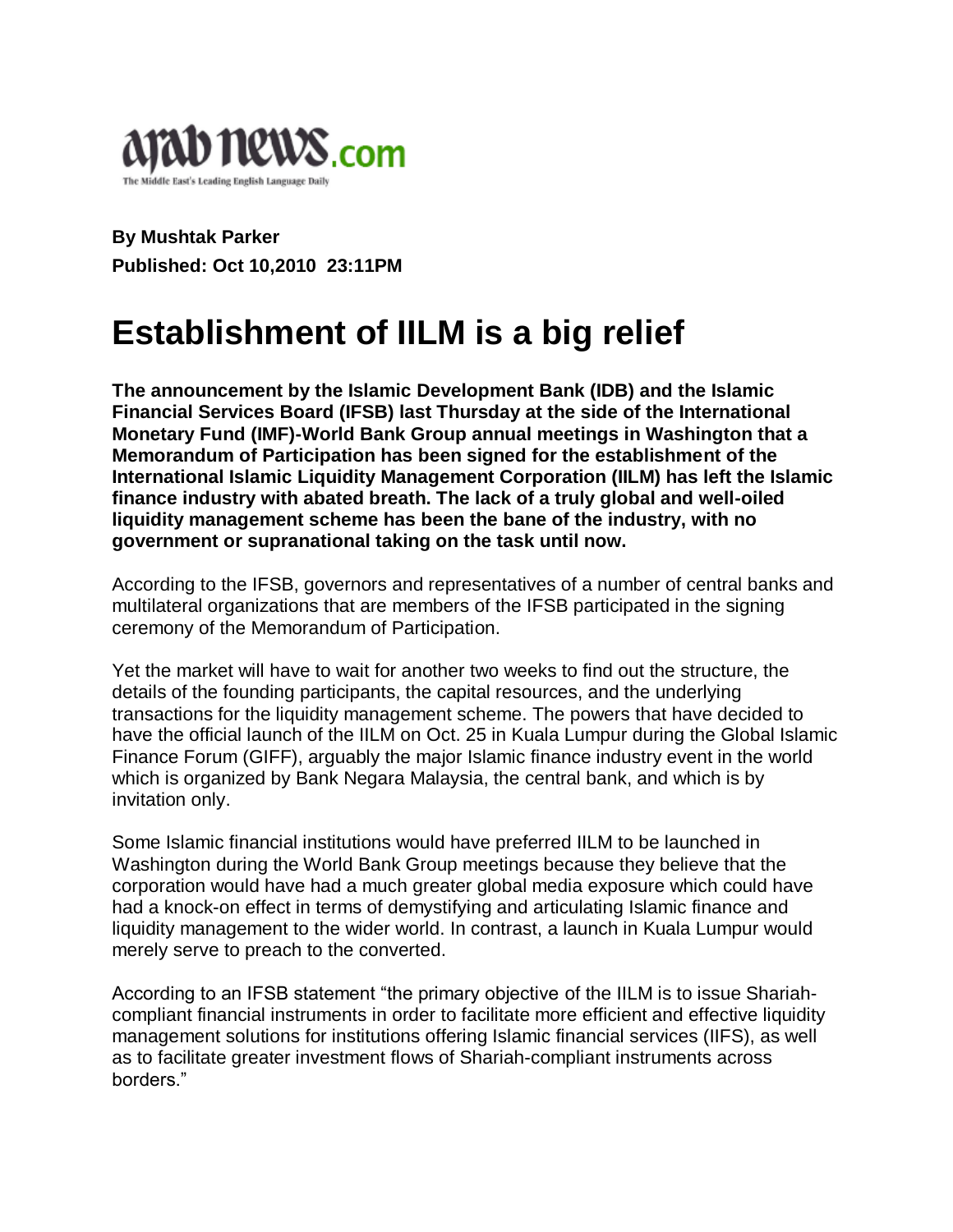In 2008 the IDB and the IFSB established two task forces — the task force on "Islamic Finance and global financial stability" with the brief to recommend ways of further strengthening the Islamic financial infrastructure to boost its resilience and ability to meet future challenges; and a liquidity management task force whose mandate is to enhance the efficiency of Islamic financial institutions in managing liquidity at both national and across borders.

The Islamic Finance: Global financial stability report was unveiled in Khartoum, Sudan, in April this year, and the key suggestions included eight building blocks in three key areas to promote financial stability in the global Islamic financial industry; the establishment of an Islamic Financial Stability Forum (IFSF) which would essentially "be a broad-based and constructive strategic platform for IFSB members to achieve the primary objective of building cross-border dialogue in efforts to promote financial stability within the Islamic financial system;" and the promotion of "collaboration and cooperation in remedial policies to prevent, contain and manage emerging issues in Islamic finance."

The task force mandated the IFSB to prepare a report on the establishment of IILM, which says that the IFSB is also in line with its mandates as stated in its articles of agreement to enhance and coordinate initiatives to develop instruments and procedures for efficient operations and risk management; and to encourage cooperation amongst member countries in developing the Islamic financial services industry. As such, IILM"s establishment says the IFSB "is a major breakthrough in the Islamic financial industry development as it will provide liquid short-term Shariah-compliant instruments that would promote further the competitiveness and resilience of IIFS globally."

In the politics of global Islamic finance, it is perhaps noteworthy that IILM would be headquartered in Kuala Lumpur. This is a significant development in terms of the future success of IILM in delivering its objectives. Basing IILM in Malaysia means that it would have the systemic framework and support of the Malaysian state — the enabling legislation; proper internal controls including budget; easy immigration regime for expatriate employees under the SEP (special employment passes) regime; probably diplomatic status for the secretary general or CEO of IILM; and a range of other incentives, which the corporation would definitely not have enjoyed in any other location anywhere in the world. Malaysia also has an active, well-developed and relatively substantial local currency-based Islamic money market which has been in operation for over two decades.

The report for IILM took almost three years to complete. One of the major challenges especially would be to identify suitable assets that can be the basis for the underlying transactions and that are tradable on a cross-border basis with full recourse to the law of the land. Hitherto, the main liquidity management mechanisms have been commodity Murabaha trades through LME (London Metals Exchange) warrants and more recently through trades based on palm oil futures contracts on the Bursa Suq Al-Sila" platform.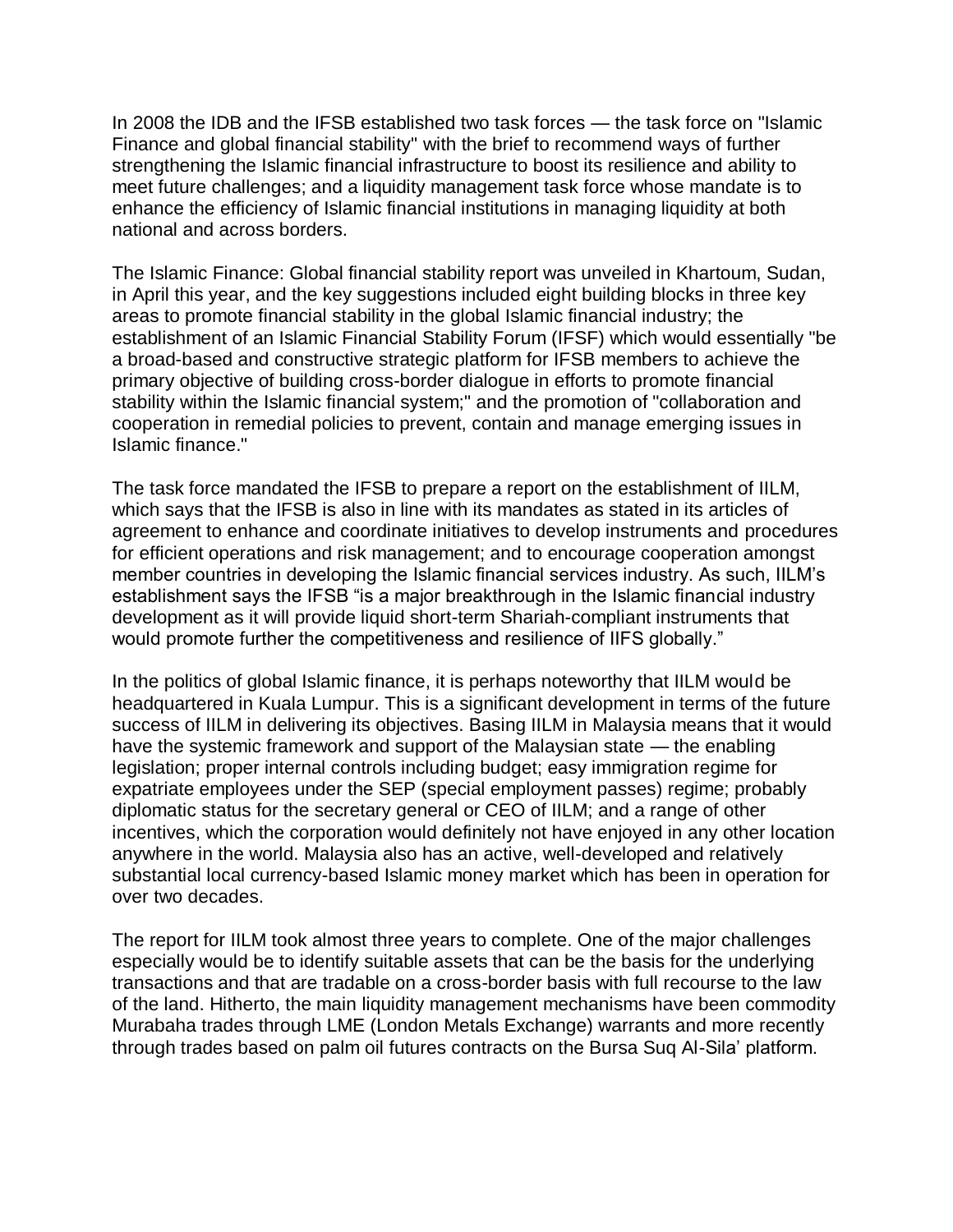Sami Al-Suweilam, deputy director of IRTI, the research and training entity of the IDB Group, has over the last two years been suggesting a liquidity management scheme based on the Salam (forward sale) contract.

The urgency of a liquidity management mechanism cannot be overstated. Markets all over including the established ones of Malaysia, Bahrain and the UAE are screaming for a well-established short term hard currency international liquidity management scheme to meet their various overnight, daily, monthly and even yearly requirements. There is a huge lack of this type of facility, especially one not managed by a commercial entity.

The lack of a global Islamic interbank market and a liquidity management scheme according to several Islamic bankers has hampered the systemic development of the Islamic finance industry. But in the aftermath of the global financial crisis and the credit crunch, a renewed effort has been initiated to come up a mechanism that is truly global, effective, efficient and Shariah-compliant. The need and urgency for establishing a global Islamic liquidity management scheme is further underlined by the fact that the global commodity Murabaha market is estimated at a staggering \$1.2 trillion.

Regulators, industry organizations and market players have time and again stressed the urgent need for a global Islamic interbank market and a liquidity management scheme. Speaking in London at a conference on the "Emerging Financial Stability Framework" organized by the IFSB/IDB/IRTI in 2009, Professor Rifaat Abdel Karim, secretary general of IFSB, reiterated that "we need to expedite the development of a systemic liquidity infrastructure for the Islamic financial services industry, as this constitutes one of the key prerequisites for sustaining financial stability. We need to step up our efforts to foster the development of liquid sovereign sukuk markets, Islamic interbank money markets and more efficient tradable Shariah-compliant financial instruments."

Sami Al-Suwaillam presenting his alternative Bai Salam-based model stressed that the objectives for an alternative liquidity management scheme must be "optimal fund management; minimum transaction costs; and flexible short-to-medium-to- longer-term funds and borrowing."

He suggests that using the Bai Salam contract to lend money and to collect assets and commodities may be a more efficient and cost-effective liquidity management system, although he acknowledges that a problem could be the price risk for future delivery of the commodity or asset. But this could be mitigated by a fund to protect value through a dynamic asset allocation strategy. "The Bai salam could be traded on the basis of a parallel Bai Salam, where the buyer has recourse to the Islamic banks and the new owner has recourse to the counterparty if the party does not deliver the commodity or asset. The bank would be issuing a new Bai Salam contract with identical terms to the original Bai Salam. The bank effectively takes the credit risk," he explained.

Market players such as Badlisyah Abdul Ghani, CEO of CIMB Islamic Bank, however, stresses that it may be better for each market to develop its own Islamic liquidity